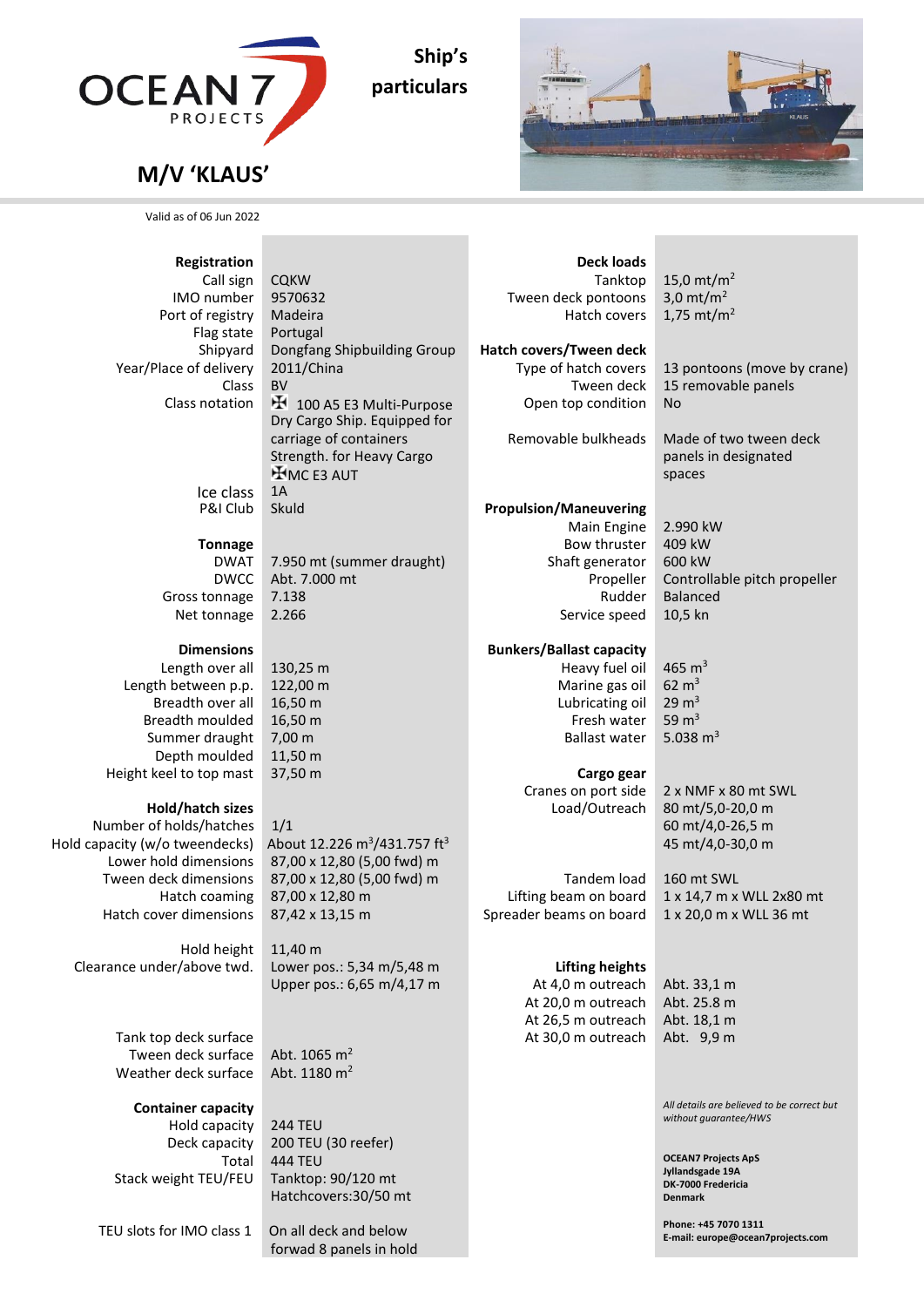

 $5 - 20 + 15 = 15$ 

∞≓



 $\begin{picture}(220,20) \put(0,0){\line(1,0){10}} \put(15,0){\line(1,0){10}} \put(15,0){\line(1,0){10}} \put(15,0){\line(1,0){10}} \put(15,0){\line(1,0){10}} \put(15,0){\line(1,0){10}} \put(15,0){\line(1,0){10}} \put(15,0){\line(1,0){10}} \put(15,0){\line(1,0){10}} \put(15,0){\line(1,0){10}} \put(15,0){\line(1,0){10}} \put(15,0){\line($ 

中国区

<del>∜⊥⊔ैत</del>म